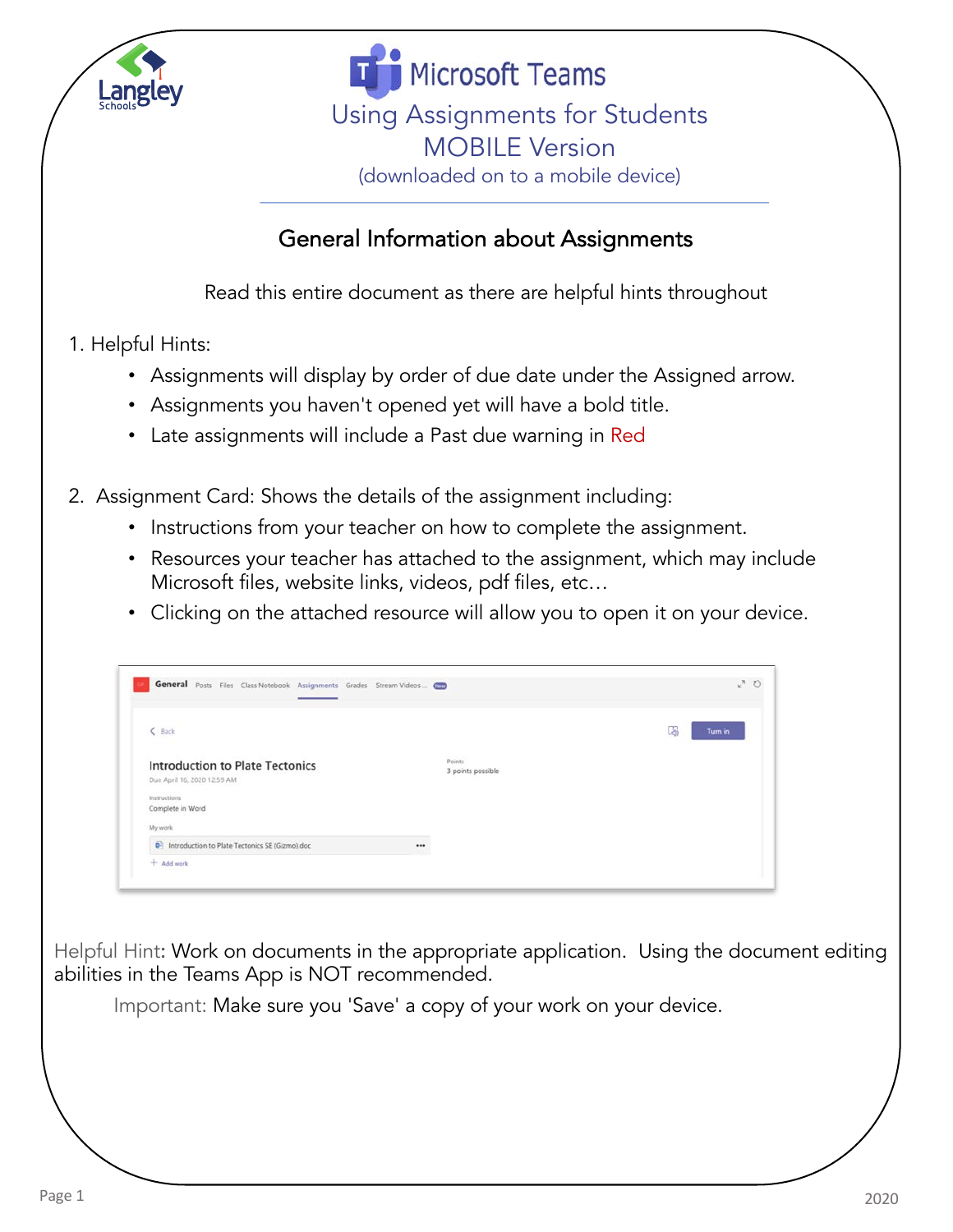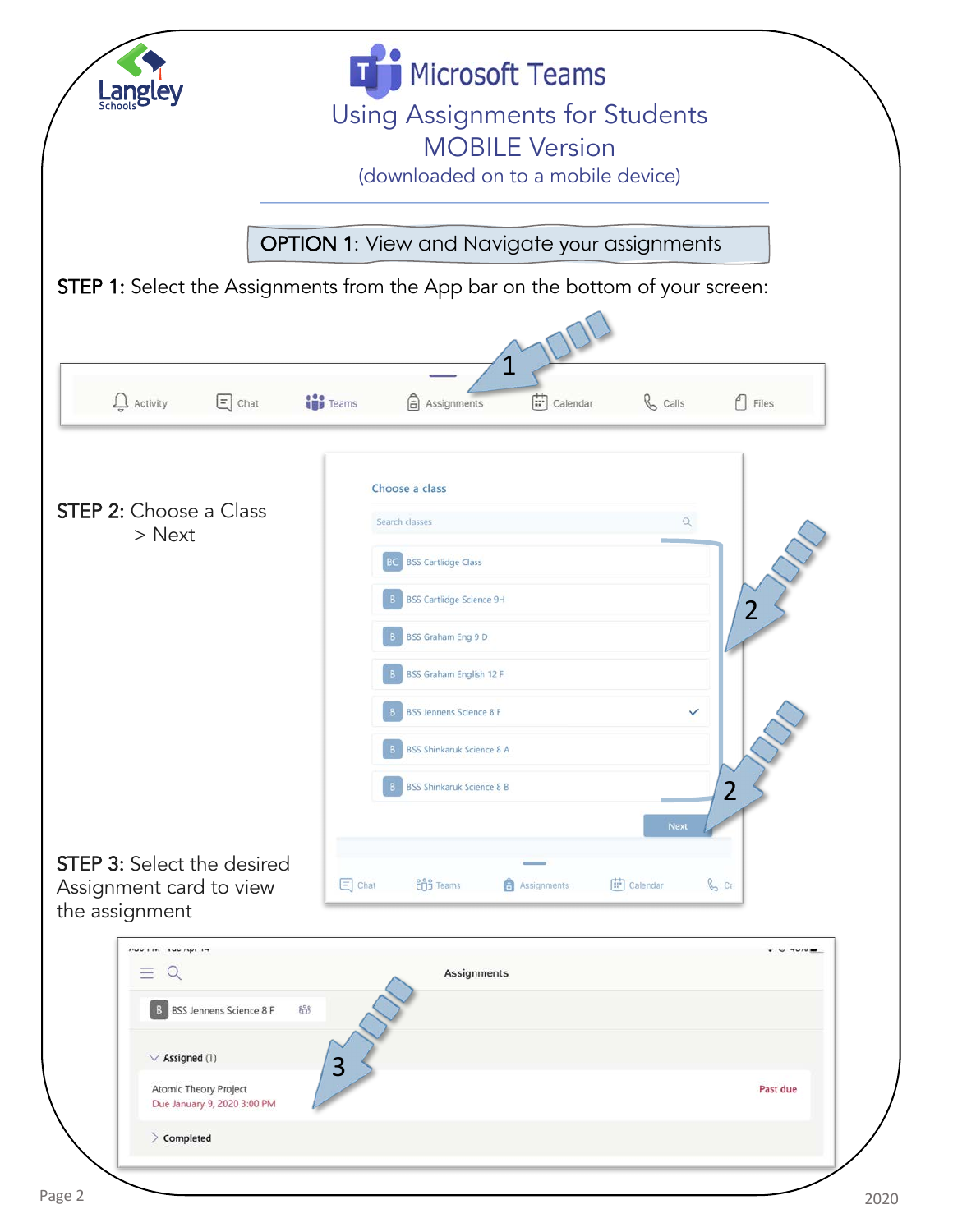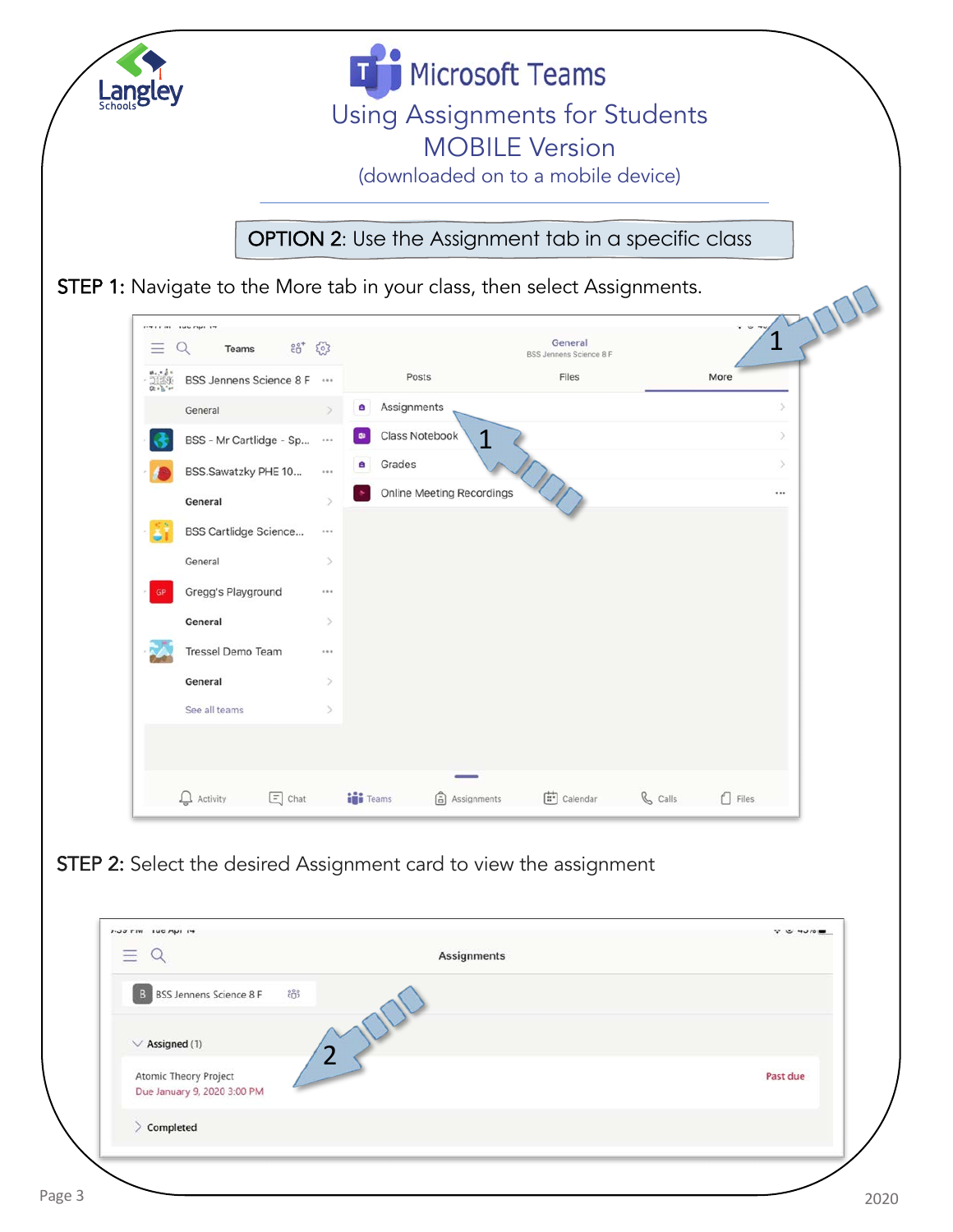



IMPORTANT Advice for Working on Assignments

## Helpful Hints:

- Assignments will display by order of due date under the Assigned arrow.
- Assignments you haven't opened yet will have a bold title.
- Late assignments will include a Past due warning.

Assignment Card: Shows the details of the assignment including:

• Instructions from your teacher on how to complete the assignment. Resources your teacher has attached to the assignment, which may include Microsoft files, website links, videos, pdf files, etc….

| TWW E-TEC - EMM PAPE AT                                                                                                                                                                                               |                             | $  -$   |
|-----------------------------------------------------------------------------------------------------------------------------------------------------------------------------------------------------------------------|-----------------------------|---------|
|                                                                                                                                                                                                                       |                             | Turn in |
| <b>Introduction to Plate Tectonics</b><br>Due April 16, 2020 12:59 AM<br>Instructions<br>Complete in Word<br>My work                                                                                                  | Points<br>3 points possible |         |
| Introduction to Plate Tectonics SE (Gizmo).doc                                                                                                                                                                        |                             |         |
| $+$ Add work                                                                                                                                                                                                          |                             |         |
| <b>Important:</b> Make sure you 'SAVE' a copy of your work on your device                                                                                                                                             |                             |         |
|                                                                                                                                                                                                                       |                             |         |
| Helpful Hint: If the attachment is a Microsoft file clicking the EDIT icon in the top right of<br>the screen will automatically open the file in in the appropriate Microsoft Application if it<br>is on your device. |                             |         |
| Helpful Hint: Work on documents in the appropriate<br>application. Using the document editing abilities in the<br>Teams App is NOT recommended.                                                                       |                             |         |
|                                                                                                                                                                                                                       |                             |         |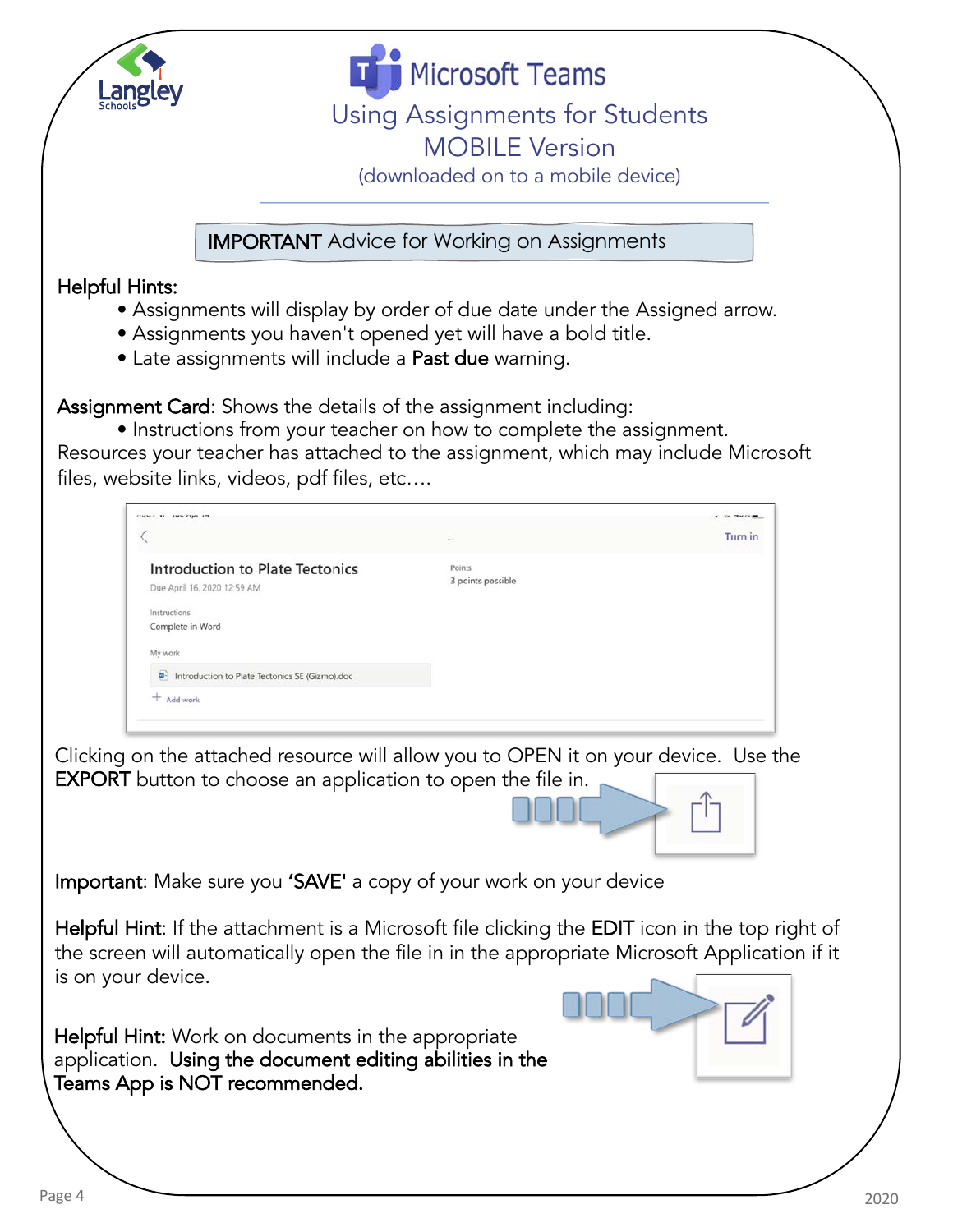

**Microsoft Teams** Using Assignments for Students MOBILE Version (downloaded on to a mobile device)

Turn in Your Work

STEP 1: Navigate to the Assignment you would like to Turn in

STEP 2: If your teacher specified a document for you to turn in or you have other files to attach to this assignment, select +Add work and upload your file.

Helpful Hint: Files must be less than 50 MB in size.

STEP 3: Select the Turn in button to turn in an assignment before its deadline.

Helpful Hints: The button will change depending on the status of your assignment:

- Turn in again if you're editing an assignment you've already turned in and need to submit work again.
- Turn in late if you're turning in your assignment after the due date, but your teacher has allowed late turn-ins or asked for a revision.
- Not turned in if the assignment is past due and your teacher is no longer accepting turn-ins. You cannot turn in work.
- Undo turn in if you decide you want to edit your assignment before the due date. You'll need to turn it in again after you make your edits.